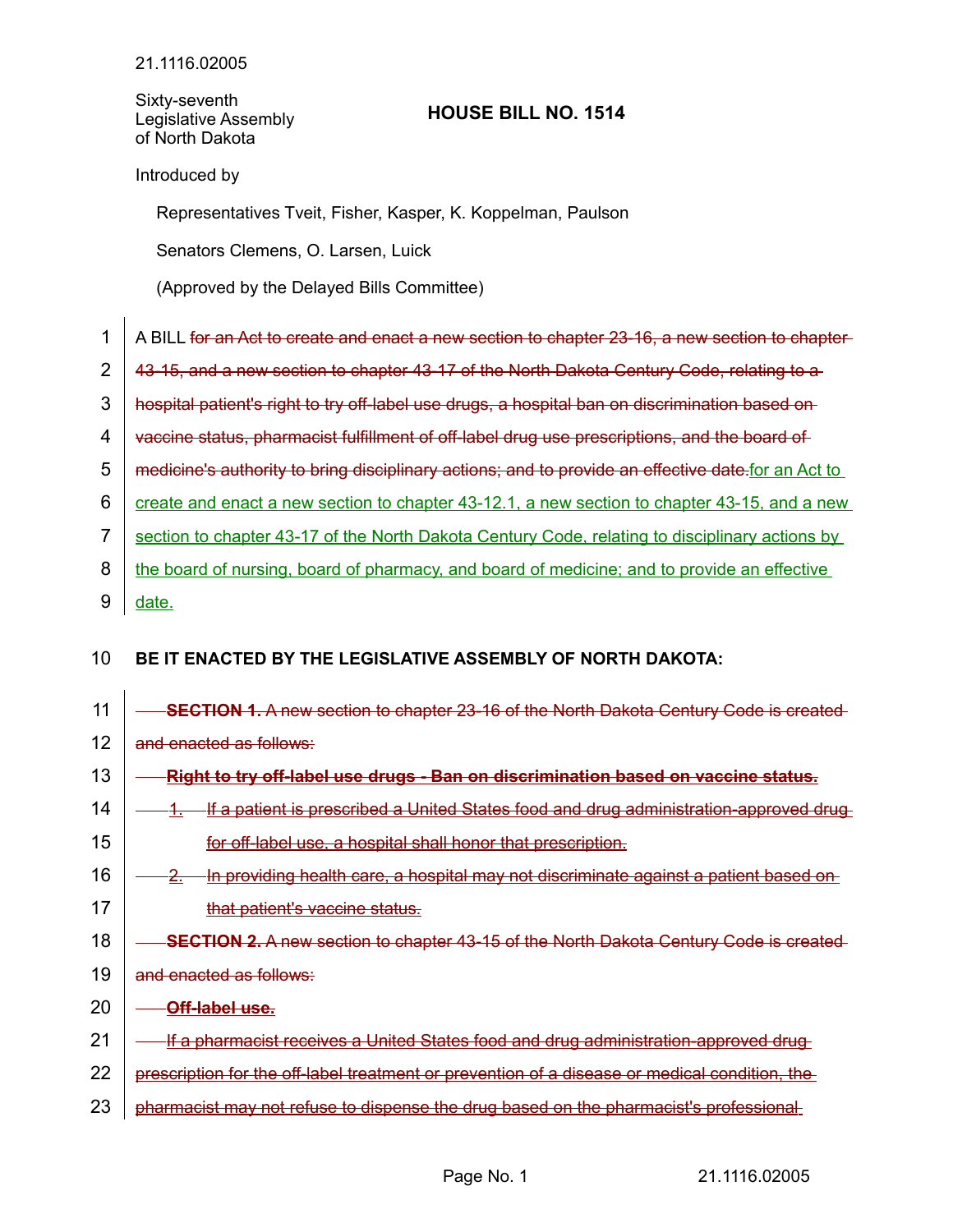Sixty-seventh Legislative Assembly

| 1              | judgment regarding the appropriateness of the prescription. This section does not prevent the    |
|----------------|--------------------------------------------------------------------------------------------------|
| $\overline{2}$ | pharmacist from contacting the prescriber regarding the prescription.                            |
| 3              | <b>SECTION 3.</b> A new section to chapter 43-17 of the North Dakota Century Code is created     |
| 4              | and enacted as follows:                                                                          |
| 5              | <b>COVID-19 - Limitations on disciplinary actions.</b>                                           |
| 6              | The board may not take disciplinary action against a licensee based on the licensee              |
| 7              | distributing documented medical information, providing information regarding the licensee's      |
| 8              | professional experience or observations, or speaking against a public official. The board may    |
| 9              | not bring a disciplinary action against a licensee based on the prescription of a drug for the   |
| 10             | off-label treatment or prevention of severe acute respiratory syndrome coronavirus 2 identified  |
| 11             | as SARS-CoV-2, or any mutation or viral fragments of SARS-CoV-2.                                 |
| 12             | <b>SECTION 4. EFFECTIVE DATE.</b> This Act becomes effective upon its filing with the            |
| 13             | secretary of state.                                                                              |
| 14             | <b>SECTION 1.</b> A new section to chapter 43-12.1 of the North Dakota Century Code is created   |
| 15             | and enacted as follows:                                                                          |
| 16             | <b>Limitations on disciplinary actions.</b>                                                      |
| 17             | The board may not take disciplinary action against an advanced practice registered nurse         |
| 18             | based solely on the advanced practice registered nurse prescribing or dispensing ivermectin for  |
| 19             | the off-label treatment or prevention of severe acute respiratory syndrome coronavirus 2         |
| 20             | identified as SARS-CoV-2, or any mutation or viral fragments of SARS-CoV-2. This section does    |
| 21             | not limit the board from taking a disciplinary action on another basis, such as unlicensed       |
| 22             | practice, inappropriate documentation, or substandard care, or any basis that would in the       |
| 23             | board's determination harm the patient.                                                          |
| 24             | <b>SECTION 2.</b> A new section to chapter 43-15 of the North Dakota Century Code is created     |
| 25             | and enacted as follows:                                                                          |
| 26             | <b>Limitations on disciplinary actions.</b>                                                      |
| 27             | The board may not take disciplinary action against a pharmacist based solely on the              |
| 28             | pharmacist dispensing ivermectin for the off-label treatment or prevention of severe acute       |
| 29             | respiratory syndrome coronavirus 2 identified as SARS-CoV-2, or any mutation or viral            |
| 30             | fragments of SARS-CoV-2. This section does not limit the board from taking a disciplinary action |